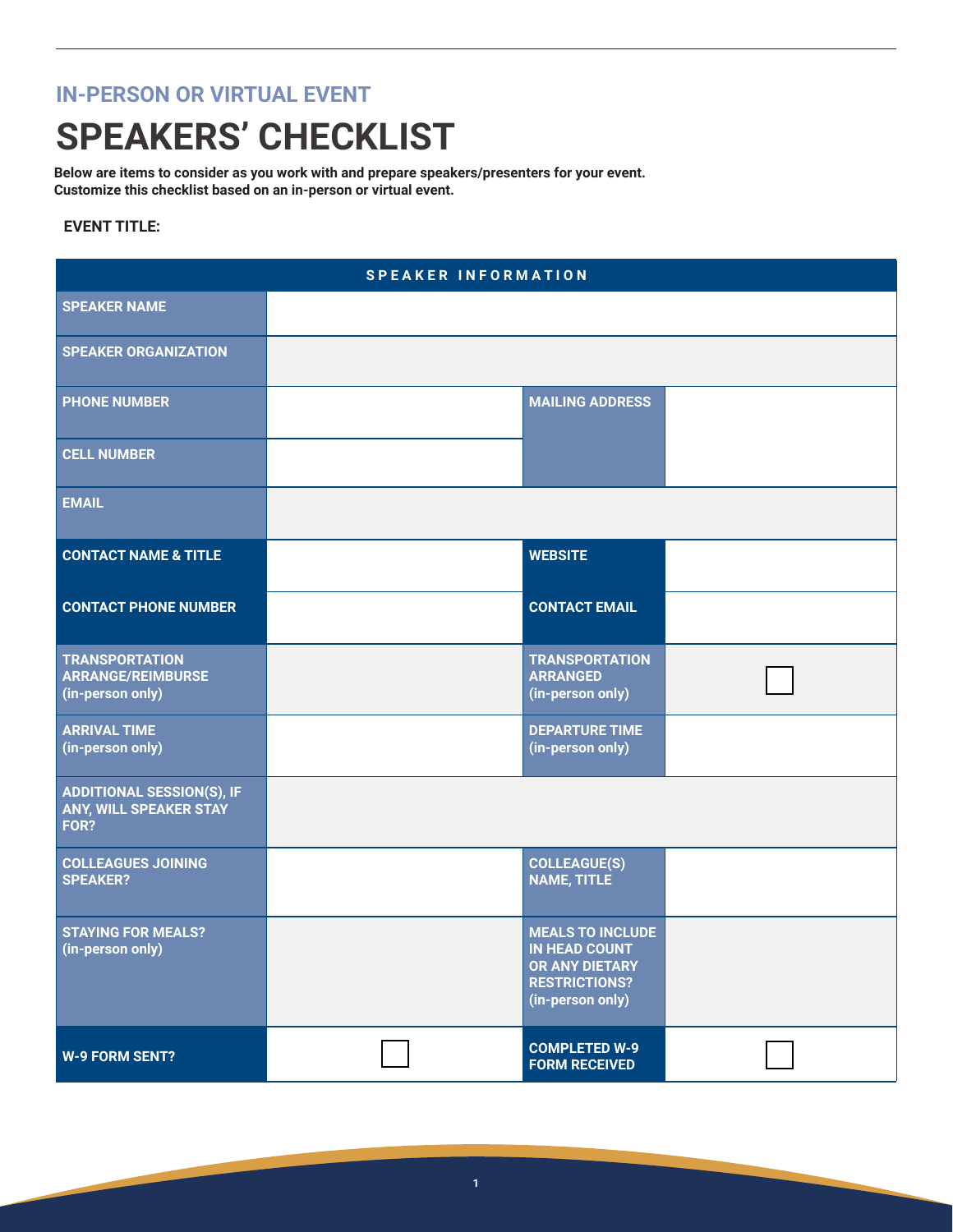| <b>PRESENTATION</b>                                        |  |                                            |  |  |
|------------------------------------------------------------|--|--------------------------------------------|--|--|
| <b>PRESENTATION TITLE</b>                                  |  |                                            |  |  |
| <b>PRESENTATION DATE</b>                                   |  | <b>PRESENTATION</b><br><b>LENGTH</b>       |  |  |
| <b>EVENT LOCATION</b><br>(location or platform)            |  | <b>PRESENTATION</b><br><b>FORMAT</b>       |  |  |
| <b>PRESENTATION OVERVIEW</b>                               |  |                                            |  |  |
| PRESENTATION DUE DATE                                      |  | <b>PRESENTATION</b><br><b>RECEIVED</b>     |  |  |
| <b>SPEAKER CONFIRMED?</b>                                  |  | <b>DATE CONFIRMED</b>                      |  |  |
| <b>REHEARSAL REQUESTED?</b><br><b>PREP CALL SCHEDULED?</b> |  | <b>REHEARSAL</b><br><b>AVAILABILITY</b>    |  |  |
| <b>REHEARSAL - SCHEDULED</b><br><b>DATE AND TIME</b>       |  | <b>AV OR TECH</b><br><b>CONTACT</b>        |  |  |
| <b>INTERNAL POINT OF CONTACT</b>                           |  | <b>SPEAKER GREETER</b><br>(in-person only) |  |  |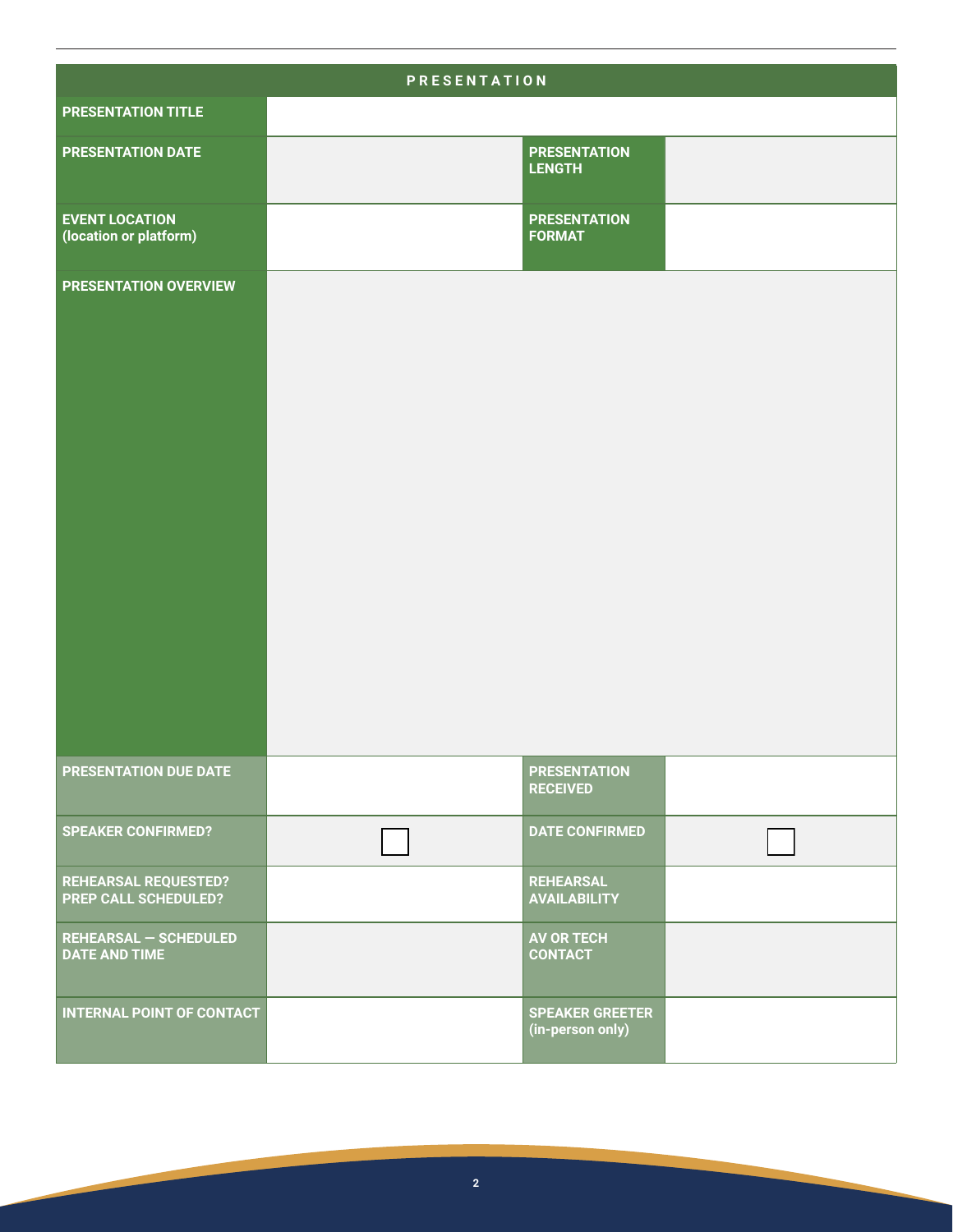| TECHNICAL SPECIFICATIONS                                                                             |  |                                                                                                          |  |  |
|------------------------------------------------------------------------------------------------------|--|----------------------------------------------------------------------------------------------------------|--|--|
| <b>NAME OF EQUIPMENT REQUIRED</b>                                                                    |  | <b>COMMENTS: SPEAKER HAS ALL EQUIPMENT NEEDED,</b><br>SPEAKER NEEDS TO OBTAIN ADDITIONAL EQUIPMENT, ETC. |  |  |
|                                                                                                      |  |                                                                                                          |  |  |
|                                                                                                      |  |                                                                                                          |  |  |
|                                                                                                      |  |                                                                                                          |  |  |
|                                                                                                      |  |                                                                                                          |  |  |
|                                                                                                      |  |                                                                                                          |  |  |
| <b>ASSISTANCE NEEDED WITH</b><br><b>PRESENTATION PREPARATION</b><br>(embedding video or sound, etc.) |  |                                                                                                          |  |  |
| <b>DESCRIBE STAGING SETUP AND</b><br><b>REQUIREMENTS</b>                                             |  |                                                                                                          |  |  |
| AV OR TECH POINT OF CONTACT<br>(in-person only)                                                      |  | <b>AV OR TECH CELL PHONE</b><br>(in-person only)                                                         |  |  |
| <b>AV OR TECH EMAIL</b><br>(in-person only)                                                          |  | <b>ADDITIONAL AV OR TECH</b><br><b>STAFF</b><br>(in-person only)                                         |  |  |
| <b>TECH POINT OF CONTACT</b><br>(virtual only)                                                       |  | <b>TECH CELL PHONE</b><br>(virtual only)                                                                 |  |  |
| <b>TECH EMAIL</b><br>(virtual only)                                                                  |  | <b>ADDITIONAL TECH STAFF</b><br>(virtual only)                                                           |  |  |
| DESCRIBE ANY ADDITIONAL SETUP<br><b>REQUIREMENTS</b>                                                 |  |                                                                                                          |  |  |